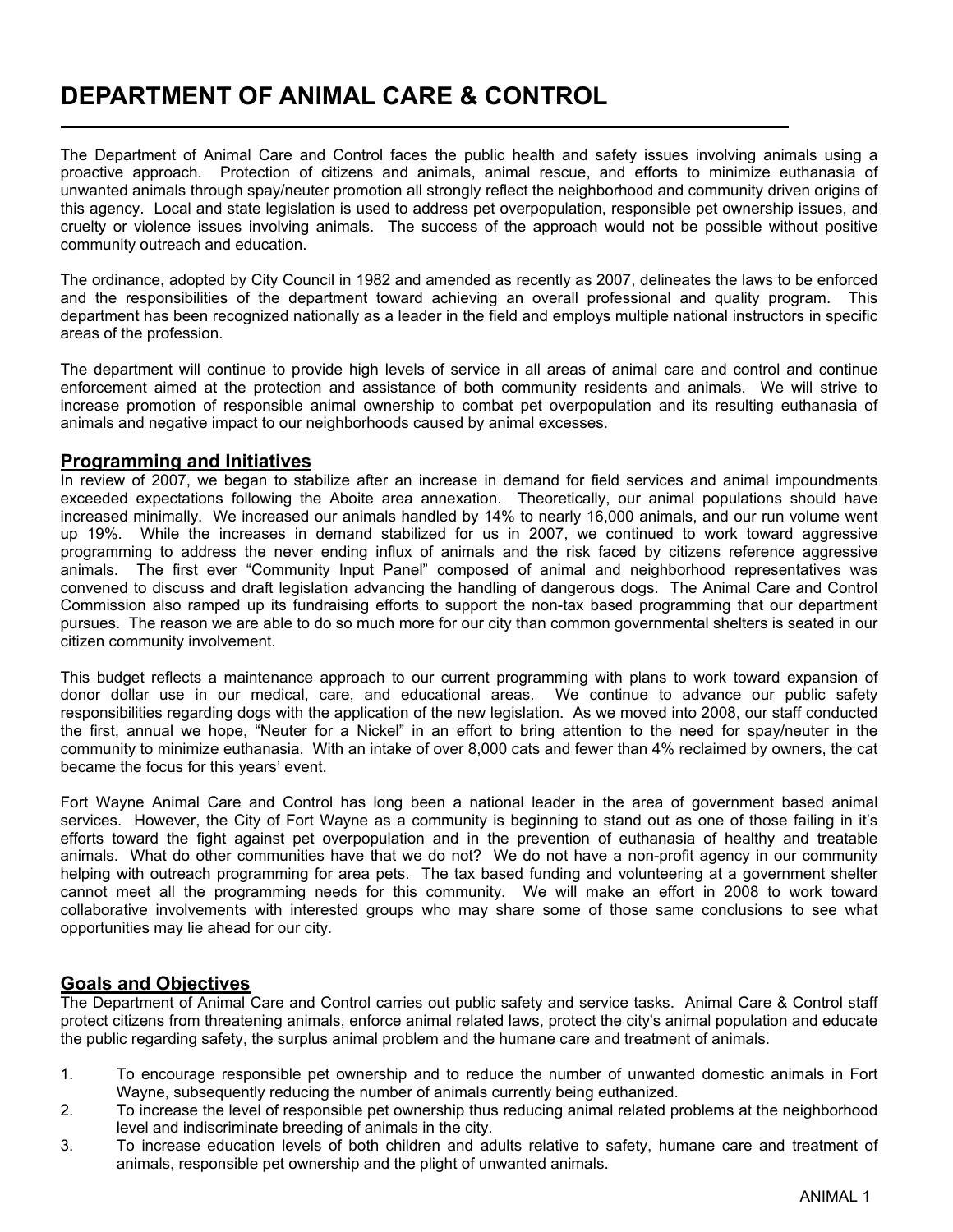- 4. To continue promotion of the Spay Neuter Assistance Program (SNAP) for families unable to afford the spay or neuter surgery for their pet.
- 5. To increase contacts with owners regarding proper licensing of their pets for safe return.
- 6. To protect both citizens and animals using modern ordinances and state laws to reach compliance when necessary.

### Services Provided

- 1. Enforcement of state and local laws relative to animals. Full investigation for both human and animal protection.
- 2. Administration of the State Health Codes, investigations, and prosecutions relative to animal bites, quarantines and specimen shipments for rabies examination.
- 3. Promotion and administration of all license and permit programs relative to animals. Monitor special events in the community involving animals.
- 4. Protection of citizens from health and safety threats involving animals regardless of species.
- 5. Administer Humane Education programs through advanced technology applications and in person in the Fort Wayne Community School System, for local scout troops, and adult groups regarding Animal Control and responsible care of animals.
- 6. Provide a pet adoption source for community residents.
- 7. Shelter animals of all species in need of safe haven until reclaim or abandonment by owners. Provide care, sanitation, medical attention, exercise and daily maintenance for all animals admitted to the Animal Care and Control Shelter.
- 8. Emergency pick up of sick and injured animals, wild and domestic.
- 9. Live trap rental program for nuisance cat problems.
- 10. Emergency impound of animals involved with owner tragedy.
- 11. Pick up of stray animals, both confined and unconfined with enforcement of animal at large laws.
- 12. Respond to neighbor complaints regarding nuisance violations.
- 13. Euthanasia of unwanted, unclaimed and surplus animals. Euthanasia of animals by owners request due to illness, injury and age.

## ANIMAL CARE AND CONTROL: ACTIVITY INDICATORS

|                                            | 2005    | 2006    | 2007    |
|--------------------------------------------|---------|---------|---------|
| Animals Handled (total)                    | 14,023  | 15,919  | 15,719  |
| Domestic Animals Handled                   | 12,351  | 14,919  | 14,730  |
| County Animals Handled (known)             | 1,297   | 1,134   | 1,136   |
| New Haven Animals Handled (known)          | 151     | 234     | 256     |
| Animals Adopted                            | 1,733   | 1,920   | 2,132   |
| Animals Returned to Owner                  | 1,574   | 1,692   | 1,712   |
| Dogs Euthanized                            | 2,781   | 3,052   | 2,980   |
| Cats Euthanized                            | 6,381   | 7,446   | 6,962   |
| Animals Euthanized (total)                 | 10,164  | 11,508  | 11,397  |
| <b>Field Service Activities</b>            | 17,973  | 20,658  | 20,885  |
| Field Service Results                      | 24,601  | 31,124  | 33,512  |
| <b>Bite Cases</b>                          | 659     | 915     | 829     |
| <b>Registrations Sold</b>                  | 12,757  | 14,176  | 13,661  |
| Est. Currently Tagged Pets (lifetime tags) | 13,485  | 15,356  | 16,250  |
| <b>Tickets Issued</b>                      | 3,435   | 3,673   | 3,071   |
| <b>Court Cases Filed</b>                   | 852     | 641     | 759     |
| Volunteers (active, yr end)                | 79      | 83      | 130     |
| Outreach and Education                     |         |         |         |
| Media Contacts                             | 424     | 1,129   | 1,646   |
| Website Hits                               | n/a     | 293,047 | 488,612 |
| Cable Broadcast Hours                      | 126.5   | 178     | 240     |
| Program Attendance                         | 145,994 | 166,553 | 136,132 |
| Fund Raisers by the dept.                  | 6       | 5       | 6       |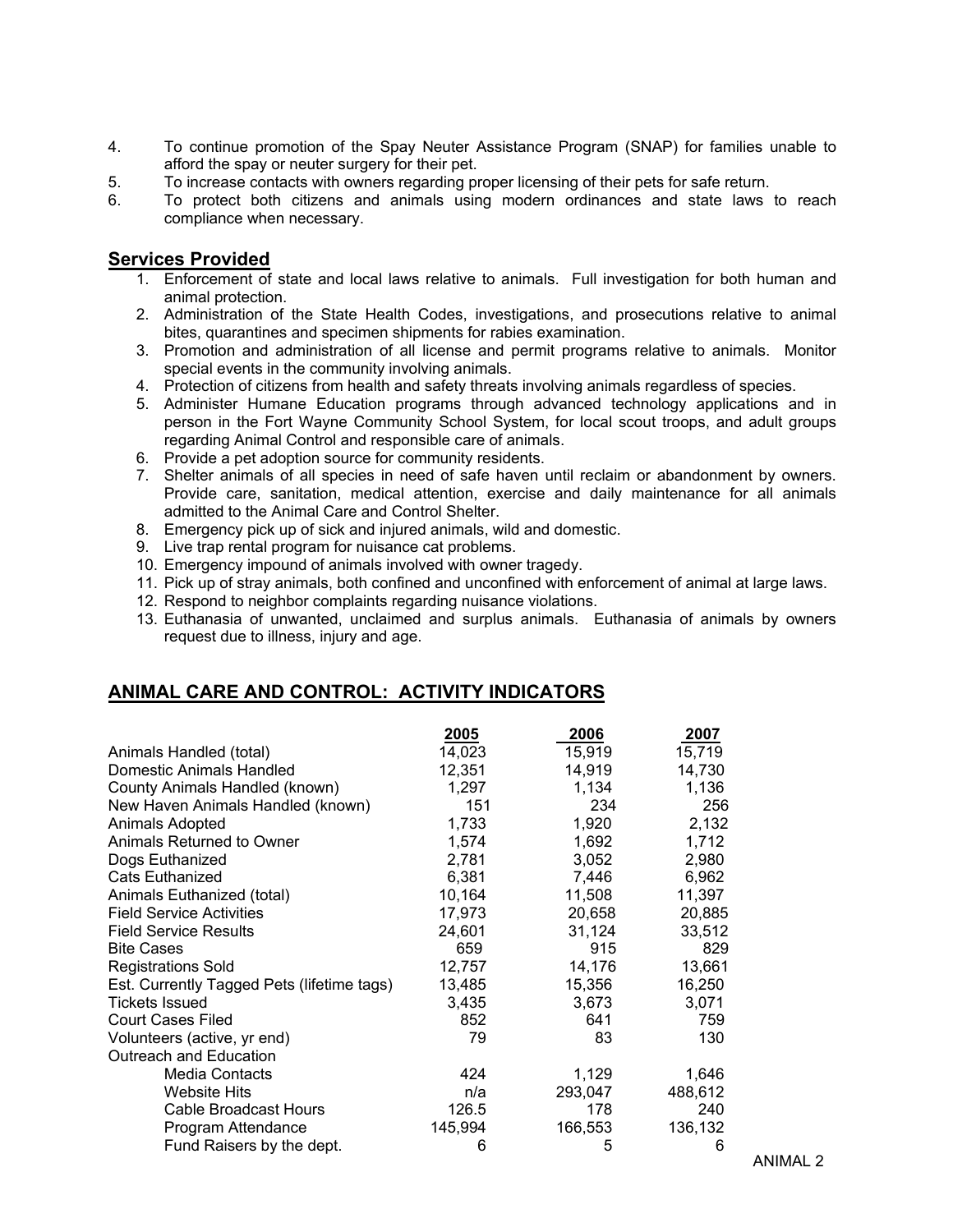# ANIMAL CONTROL Dept # 0017 2009 BUDGET COMPARISON

|                                     | 2007<br><b>ACTUAL</b> | 2008 ACTUAL<br>THRU<br>30-Jun-2008 | 2008 REVISED<br><b>BUDGET</b> | 2009<br><b>SUBMITTED</b> | \$ INCREASE<br>(DECREASE)<br>FROM 2008 APPR | <b>% CHANGE</b><br><b>FROM 2008</b><br>APPR<br>TO 2009 |
|-------------------------------------|-----------------------|------------------------------------|-------------------------------|--------------------------|---------------------------------------------|--------------------------------------------------------|
| 5111 TOTAL WAGES                    | 1,265,191             |                                    | 1,437,332                     | 1,458,569                | 21,237                                      | 1.48%                                                  |
| 5131 PERF - EMPLOYERS SHARE         | 75,087                |                                    | 94,091                        | 98,891                   | 4,800                                       |                                                        |
| 5132 FICA                           | 93,447                |                                    | 110,676                       | 111,579                  | 903                                         |                                                        |
| 5134 LIFE MEDICAL & HEALTH INSURAN  | 272,000               |                                    | 297,000                       | 297,000                  |                                             |                                                        |
| 5135 EMPLOYEE MEDICAL EXPENSES      | 2,022                 |                                    | 2,243                         | 2,715                    | 472                                         |                                                        |
| 5136 UNEMPLOYMENT COMPENSATION      | 1,332                 |                                    | 1,447                         | 1,469                    | 22                                          |                                                        |
| 5137 WORKERS COMP INSURANCE         | 10,596                |                                    | 12,876                        | 11,732                   | (1, 144)                                    |                                                        |
| 5138 CLOTHING ALLOWANCE             | 14,278                |                                    | 13,800                        | 13,800                   |                                             |                                                        |
| 513A PERF - EMPLOYEES/PD BY CITY    | 36,042                |                                    | 40,325                        | 40,919                   | 594                                         |                                                        |
| 513R RETIREES HEALTH INSURANCE      | 17,000                |                                    | 9,000                         | 2,250                    | (6, 750)                                    |                                                        |
| 5161 WAGE SETTLEMENT/SEVERANCE PAY  |                       |                                    |                               | 2,413                    | 2,413                                       |                                                        |
| <b>Total 5100</b>                   | \$1,786,997           | \$965,898                          | \$2,018,790                   | \$2,041,337              | \$22,547                                    | 1.12%                                                  |
| 5213 COMPUTER SUPPLIES              | 1,469                 |                                    | 550                           | 550                      | $\overline{\phantom{a}}$                    |                                                        |
| 5219 OTHER OFFICE SUPPLIES          | 8,282                 |                                    | 5,000                         | 5,000                    |                                             |                                                        |
| 5231 GASOLINE                       | 42,477                |                                    | 66,904                        | 68,371                   | 1,467                                       |                                                        |
| 5241 MEDICAL & SURGICAL SUPPLIES    | 13,454                |                                    | 12,500                        | 12,500                   |                                             |                                                        |
| 5242 ANIMAL SUPPLIES                | 3,865                 |                                    | 4,350                         | 4,350                    |                                             |                                                        |
| 5246 HOUSEHOLD & CLEANING SUPPLIES  | 12,887                |                                    | 12,100                        | 12,100                   |                                             |                                                        |
| 524M MICROCHIPS                     | 12,870                |                                    | 13,000                        | 14,000                   | 1,000                                       |                                                        |
| 5299 OTHER MATERIALS & SUPPLIES     | 4,635                 |                                    | 3,735                         | 3,735                    |                                             |                                                        |
| Total 5200                          | \$99,939              | \$52,646                           | \$118,139                     | \$120,606                | \$2,467                                     | 2.09%                                                  |
| 5312 MEDICAL SERVICES               | 17,850                |                                    | 25,000                        | 25,000                   |                                             |                                                        |
| 5319 VETERINARY SERVICES            | 43,679                |                                    | 44,300                        | 45,510                   | 1,210                                       |                                                        |
| 531N PUBLIC EDUCATION SERVICES      | 4,639                 |                                    | 7,500                         | 7,500                    |                                             |                                                        |
| 531S SOFTWARE TRAINING              |                       |                                    | 2,000                         | 2,000                    |                                             |                                                        |
| 5321 FREIGHT EXPRESS & DRAYAGE      | 5,977                 |                                    | 6,500                         | 6,500                    |                                             |                                                        |
| 5322 POSTAGE                        | 5,087                 |                                    | 6,300                         | 6,300                    |                                             |                                                        |
| 5323 TELEPHONE & TELEGRAPH          | 7,651                 |                                    | 7,440                         | 7,440                    |                                             |                                                        |
| 5324 TRAVEL EXPENSES                | 521                   |                                    |                               |                          |                                             |                                                        |
| 532C CELL PHONE                     | 1,093                 |                                    | 1,320                         | 840                      | (480)                                       |                                                        |
| 532L LONG DISTANCE CHARGES          | 318                   |                                    | 600                           | 600                      |                                             |                                                        |
| 5331 PRINTING OTHER THAN OFFC SUPPL | 4,760                 |                                    | 3,300                         | 3,300                    |                                             |                                                        |
| 5342 LIABILITY INSURANCE            | 7,284                 |                                    | 8,050                         | 9,824                    | 1,774                                       |                                                        |
| 5351 ELECTRICITY                    | 28,361                |                                    | 28,820                        | 29,100                   | 280                                         |                                                        |
| 5352 NATURAL GAS                    | 18,203                |                                    | 41,721                        | 41,721                   |                                             |                                                        |
| 5353 WATER                          | 6,556                 |                                    | 7,776                         | 7,776                    |                                             |                                                        |
| 5356 SOLID WASTE DISPOSAL           | 39,779                |                                    | 40,527                        | 41,806                   | 1,279                                       |                                                        |
| 5361 CONTRACTED BLDG & STRUCT REPAI | 16,173                |                                    | 10,013                        | 10,013                   |                                             |                                                        |
| 5363 CONTRACTED OTHER EQUIPMT REPAI | 1,119                 |                                    | 880                           | 880                      |                                             |                                                        |
| 5369 CONTRACTED SERVICE             | 22,842                |                                    | 21,764                        | 23,500                   | 1,736                                       |                                                        |
| 536A MAINT. AGREEMENT - HARDWARE    | 2,057                 |                                    | 2,064                         | 2,064                    |                                             |                                                        |
| 536N GARAGE CONTRACT - NONTARGET    | 4,193                 |                                    | 3,589                         | 2,640                    | (949)                                       |                                                        |
| 536T GARAGE CONTRACT - TARGET       | 27,828                |                                    | 30,570                        | 29,012                   | (1,558)                                     |                                                        |
| 5377 CC BUILDING PARKING            | 17                    |                                    | 150                           | 150                      |                                             |                                                        |
| 5390 PERMIT REMBURSEMENT            | 11,293                |                                    | 13,150                        | 12,420                   | (730)                                       |                                                        |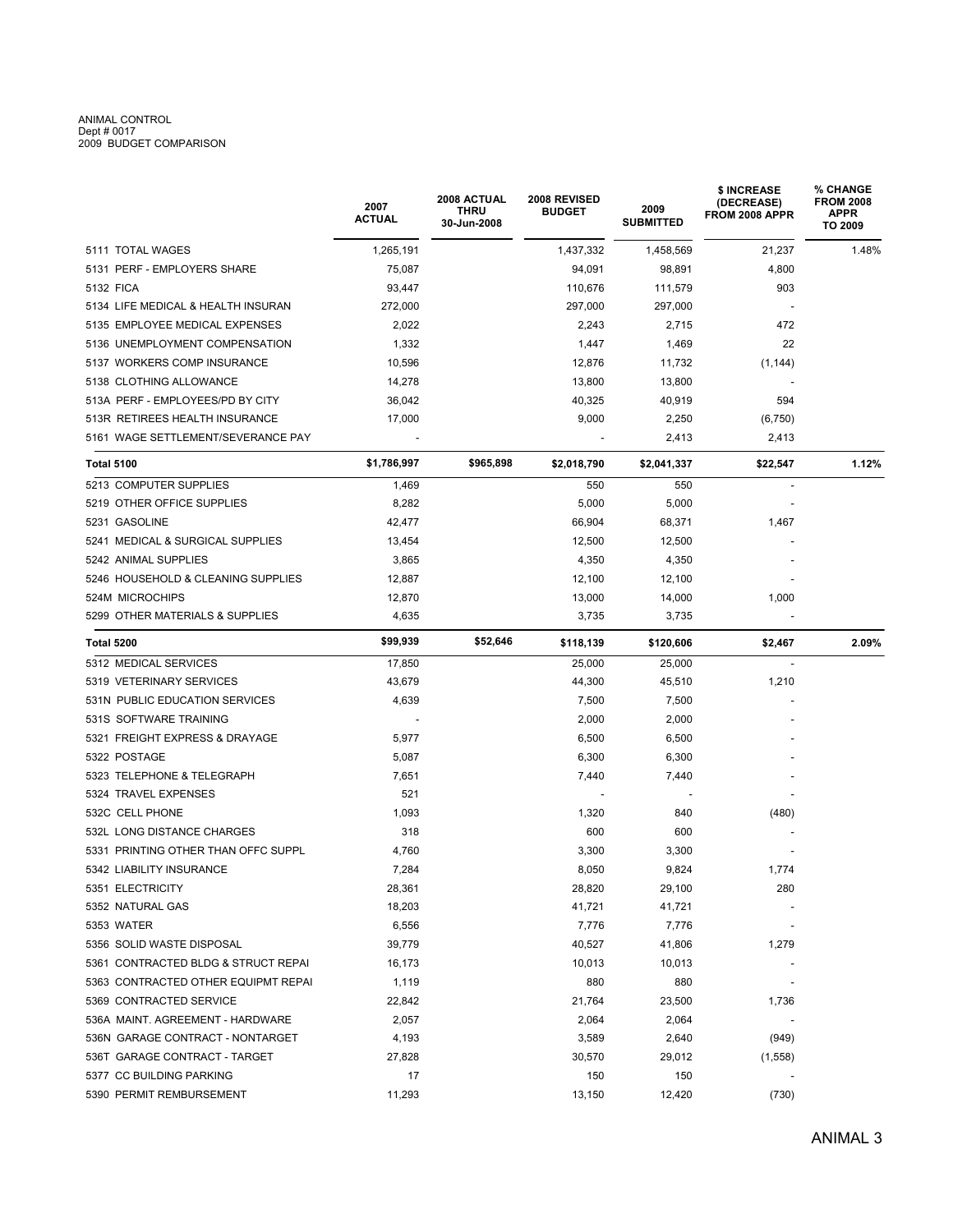# ANIMAL CONTROL Dept # 0017 2009 BUDGET COMPARISON

|                                 | 2007<br><b>ACTUAL</b> | 2008 ACTUAL<br><b>THRU</b><br>30-Jun-2008 | <b>2008 REVISED</b><br><b>BUDGET</b> | 2009<br><b>SUBMITTED</b> | \$ INCREASE<br>(DECREASE)<br>FROM 2008 APPR | % CHANGE<br><b>FROM 2008</b><br><b>APPR</b><br><b>TO 2009</b> |  |
|---------------------------------|-----------------------|-------------------------------------------|--------------------------------------|--------------------------|---------------------------------------------|---------------------------------------------------------------|--|
| 5391 SUBSCRIPTIONS AND DUES     | 259                   |                                           | 270                                  | 270                      |                                             |                                                               |  |
| 5399 OTHER SERVICES AND CHARGES | 542                   |                                           | 475                                  | 475                      | ٠                                           |                                                               |  |
| 539B MASTER LEASE               | 61,702                |                                           | 79.193                               | 76,065                   | (3, 128)                                    |                                                               |  |
| <b>Total 5300</b>               | \$339.782             | \$187,508                                 | \$393,272                            | \$392.706                | ( \$566)                                    | $-0.14%$                                                      |  |
| 5453 CAPITAL REPLACEMENTS       | 238                   |                                           | 2.200                                | 2.200                    | $\overline{a}$                              |                                                               |  |
| <b>Total 5400</b>               | \$238                 | \$1,037                                   | \$2,200                              | \$2,200                  | \$-                                         | $0.00\%$                                                      |  |
| Total                           | \$2,226,955           | \$1,207,088                               | \$2,532,401                          | \$2,556,849              | \$24,448                                    | 0.97%                                                         |  |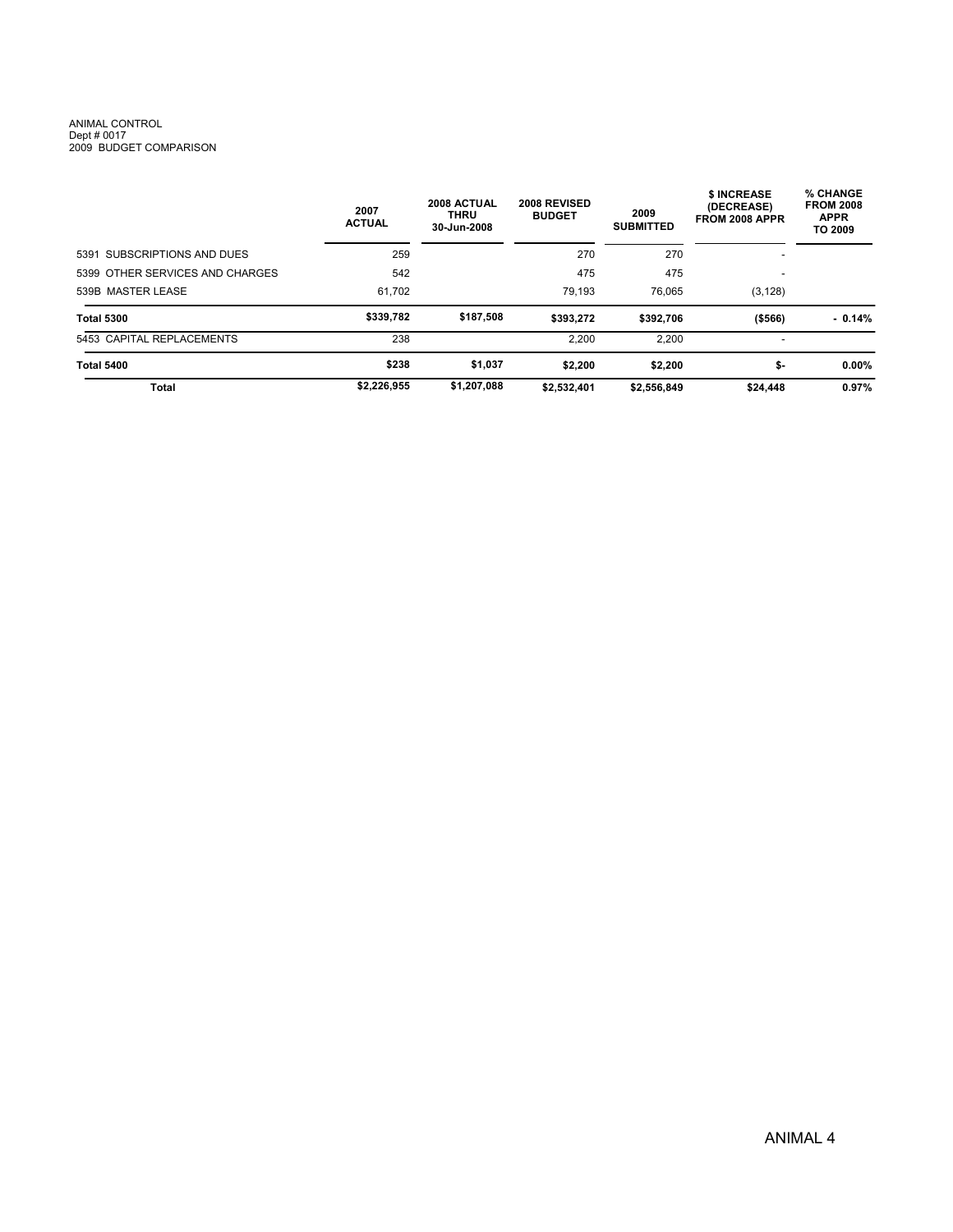| Animal Care and Control 2009-2013 Capital Improvement Program |                                                                  |                                             |                                                |        |                             |                |        |  |  |  |
|---------------------------------------------------------------|------------------------------------------------------------------|---------------------------------------------|------------------------------------------------|--------|-----------------------------|----------------|--------|--|--|--|
|                                                               | <b>FUNDING SOURCE CODE:</b>                                      | <b>GRP-Grant Pending</b><br>PT-Property Tax |                                                |        |                             |                |        |  |  |  |
|                                                               | <b>CC-Cumulative Capital Fund</b>                                | LE-Lease                                    |                                                |        | <b>RB-Revenue Bond</b>      |                |        |  |  |  |
|                                                               | <b>CDBG-Community Development Block Grant</b>                    |                                             | InfraBd-Infrastructure Bond<br>ST-State Source |        |                             |                |        |  |  |  |
|                                                               | CEDIT-Co. Economic Development Income Tax                        |                                             | <b>LRS-Local Roads &amp; Streets</b>           |        | <b>SU-Sewer Utility</b>     |                |        |  |  |  |
|                                                               | <b>CO-County Source</b>                                          | MISC-Miscellaneous                          |                                                |        | SWU-Stormwater Utility      |                |        |  |  |  |
|                                                               | FED-Federal Source                                               |                                             | MVH-Motor Vehicle Highway                      |        | TIF-Tax Increment Financing |                |        |  |  |  |
|                                                               | <b>GOB-General Obligation Bond</b>                               |                                             | PCBF-Park Cumulative Bldg. Fund                |        | <b>UF-User Fee</b>          |                |        |  |  |  |
|                                                               | <b>GRA-Grant Approved</b>                                        | <b>PS-Private Source</b>                    |                                                |        | <b>WU-Water Utility</b>     |                |        |  |  |  |
| Item #                                                        | <b>Project Title &amp; Description</b>                           | <b>Funding</b>                              |                                                |        | <b>Expenditure</b>          |                |        |  |  |  |
|                                                               |                                                                  | <b>Source</b>                               | 2009                                           | 2010   | 2011                        | 2012           | 2013   |  |  |  |
|                                                               | Vehicle Fleet Rotation - Equipment includes: cage banks/install, |                                             | 24,000                                         | 69,190 | 95,958                      | 74,836         | 38,915 |  |  |  |
|                                                               | radio, emerg.lighting, handling equip.                           |                                             |                                                |        |                             |                |        |  |  |  |
|                                                               | a. Vans: including all equipment (4% inflation/yr)               | LE                                          |                                                | 69,190 | 71,958                      | 74,836         | 38,915 |  |  |  |
|                                                               | 2009 (0); 2010 (2), 2011 (2), 2012 (2), 2013 (1)                 |                                             |                                                |        |                             |                |        |  |  |  |
|                                                               | b. Sedans - 2009 (1), 2011 (1)                                   | LE                                          | 24,000                                         |        | 24,000                      |                |        |  |  |  |
| $\overline{2}$                                                | North IV Annexation Vehicle                                      |                                             |                                                |        | 43,735                      | $\blacksquare$ |        |  |  |  |
|                                                               | Van (1): including all equipment                                 | LE                                          |                                                |        | 43,735                      |                |        |  |  |  |
|                                                               |                                                                  |                                             |                                                |        |                             |                |        |  |  |  |
| 3                                                             | Capital Replacements                                             |                                             | 2,200                                          | 2,200  | 2,200                       | 2,300          | 2,400  |  |  |  |
|                                                               | a. Animal Handling Equipment Replacements internal/external      | <b>PT</b>                                   | 1,600                                          | 1,600  | 1,600                       | 1,600          | 1,700  |  |  |  |
|                                                               | b. Chair/desk repair replacement                                 | PT                                          | 600                                            | 600    | 600                         | 700            | 700    |  |  |  |
| 4                                                             | <b>Computer Replacements</b>                                     |                                             |                                                |        |                             |                | $\sim$ |  |  |  |
|                                                               | a. Estimate three computer failure/yr.                           | CC                                          |                                                |        |                             |                |        |  |  |  |
|                                                               | b. Software upgrade                                              | CC                                          |                                                |        |                             |                |        |  |  |  |
| <b>TOTAL</b>                                                  |                                                                  |                                             | 26,200                                         | 71,390 | 141,893                     | 77,136         | 41,315 |  |  |  |

Vehicle Replacements: The vehicles will be replaced according to Fleet Management replacements guidelines.

#### Capital Replacements:

Animal Handling Equipment: This equipment is safety and care related. These items are purchased annually to replace worn and broken equipment used by Animal Control Officers in the field and by Animal Care Specialists in the building.